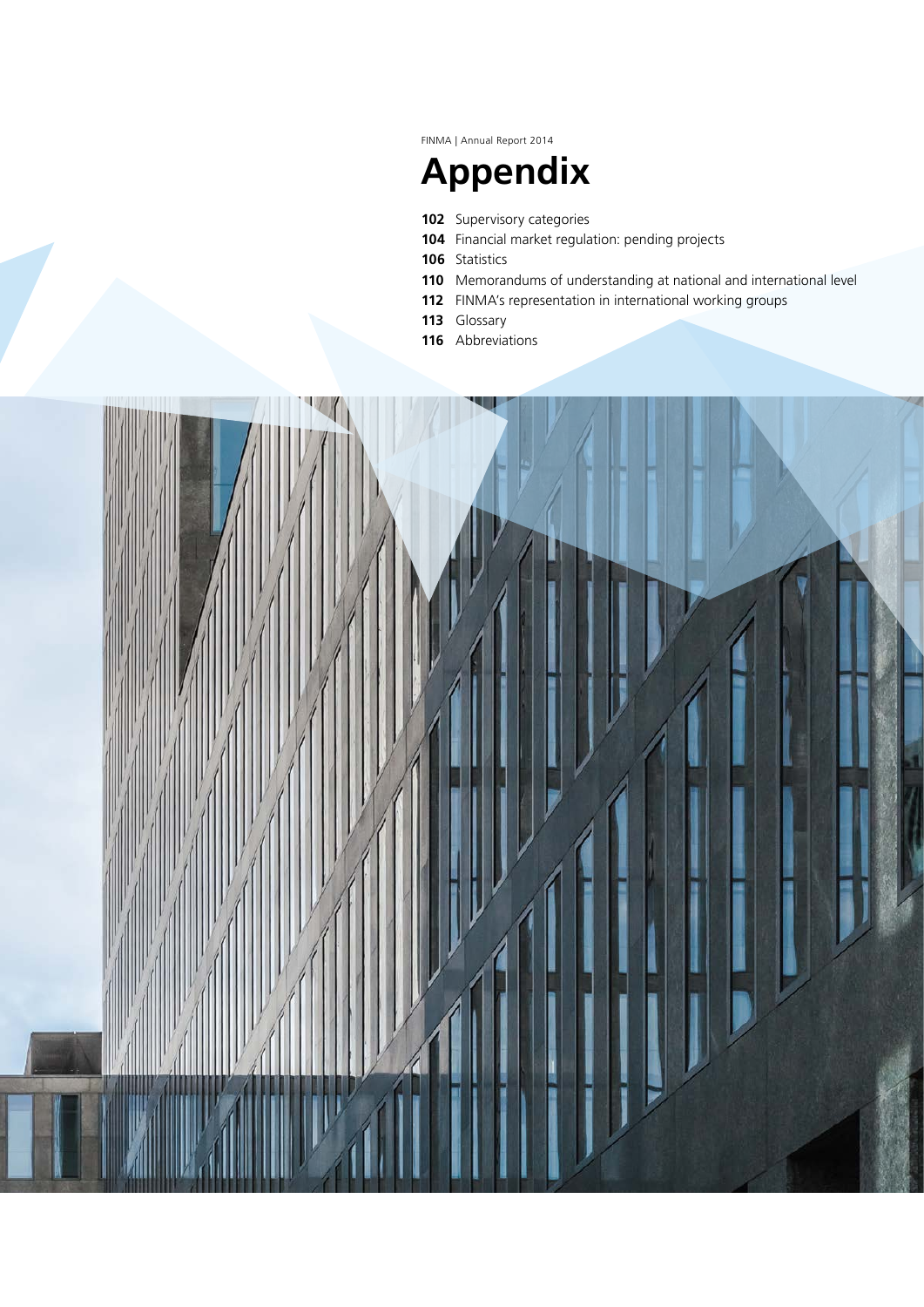## **Supervisory categories**

Financial institutions supervised by FINMA are assigned to one of six categories depending on their potential risk impact on creditors, investors, policyholders and the Swiss financial centre. Each institution is also given a rating which indicates FINMA's assessment of its current state.

> On the basis of these two parameters – categorisation and institution rating – the supervisory approaches stipulate the extent of supervision, the use of supervisory instruments, and the interplay between direct supervision by FINMA and the degree

to which external firms are used to audit individual institutions. These measures ensure that supervisory activities are more systematic in terms of their risk orientation and that risk-relevant institutions receive closer scrutiny.

## **Supervisory categories<sup>83</sup> for banks**

The categories for banks are defined in FINMA Circular 2011/2.84

|          | <b>Criteria</b>                                                                           |                                        |                          |                | <b>Number of institutions</b> |
|----------|-------------------------------------------------------------------------------------------|----------------------------------------|--------------------------|----------------|-------------------------------|
| Category | (CHF in billions)                                                                         |                                        |                          | 2014           | 2013                          |
| 1        | Total assets<br>Assets under management<br>Privileged deposits<br>Required equity capital | $\geq$<br>≥<br>≥<br>$\geq$             | 250<br>1,000<br>30<br>20 | $\overline{2}$ | 2                             |
| 2        | Total assets<br>Assets under management<br>Privileged deposits<br>Required equity capital | $\geq$<br>$\geq$<br>$\geq$<br>$\geq$   | 100<br>500<br>20<br>2    | 3              | 3                             |
| 3        | Total assets<br>Assets under management<br>Privileged deposits<br>Required equity capital | $\geq$<br>≥<br>$\geq$<br>$\geq$        | 15<br>20<br>0.5<br>0.25  | 26             | 27                            |
| 4        | Total assets<br>Assets under management<br>Privileged deposits<br>Required equity capital | $\geq$<br>≥<br>≥<br>$\geq$             | 1<br>2<br>0.1<br>0.05    | 65             | 66                            |
| 5        | Total assets<br>Assets under management<br>Privileged deposits<br>Required equity capital | $\,<\,$<br>$\,<\,$<br>$\,<\,$<br>$\,<$ | 1<br>2<br>0.1<br>0.05    | 211            | 223                           |

83 The sixth category comprises market participants that are not prudentially supervised by FINMA.

<sup>84</sup> See FINMA Circular 2011/2 "Capital buffer and capital planning – banks" ([http://www.finma.ch/](http://www.finma.ch/e/regulierung/Documents/finma-rs-2011-02-e.pdf) [e/regulierung/Documents/](http://www.finma.ch/e/regulierung/Documents/finma-rs-2011-02-e.pdf)  $f_{\text{inma-rs-2011-02-e.}}$ ndf).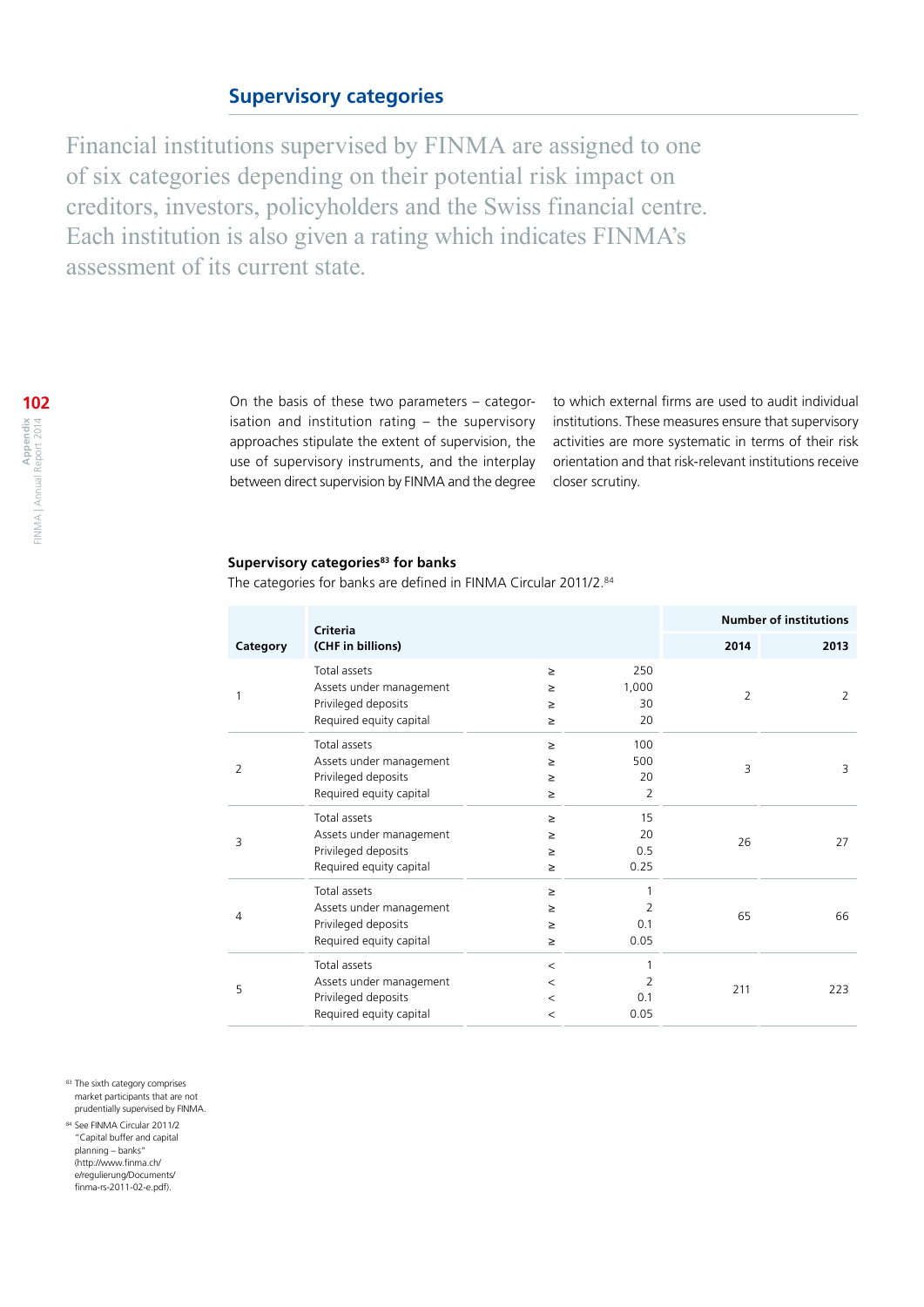## **Supervisory categories<sup>85</sup> for insurance companies**

|          | <b>Criteria</b>                       |      | <b>Number of institutions</b> |
|----------|---------------------------------------|------|-------------------------------|
| Category | (CHF in billions)                     | 2014 | 2013                          |
|          |                                       |      |                               |
|          | Total assets $>$ 50 bn or complexity  | 5    |                               |
|          | Total assets $> 1$ bn or complexity   | 39   | 41                            |
| 4        | Total assets $> 0.1$ bn or complexity | 60   | 52                            |
|          | Total assets $< 0.1$ bn or complexity | 115  | 125                           |

<sup>85</sup> The sixth category comprises<br>market participants that are not<br>prudentially supervised by FINMA.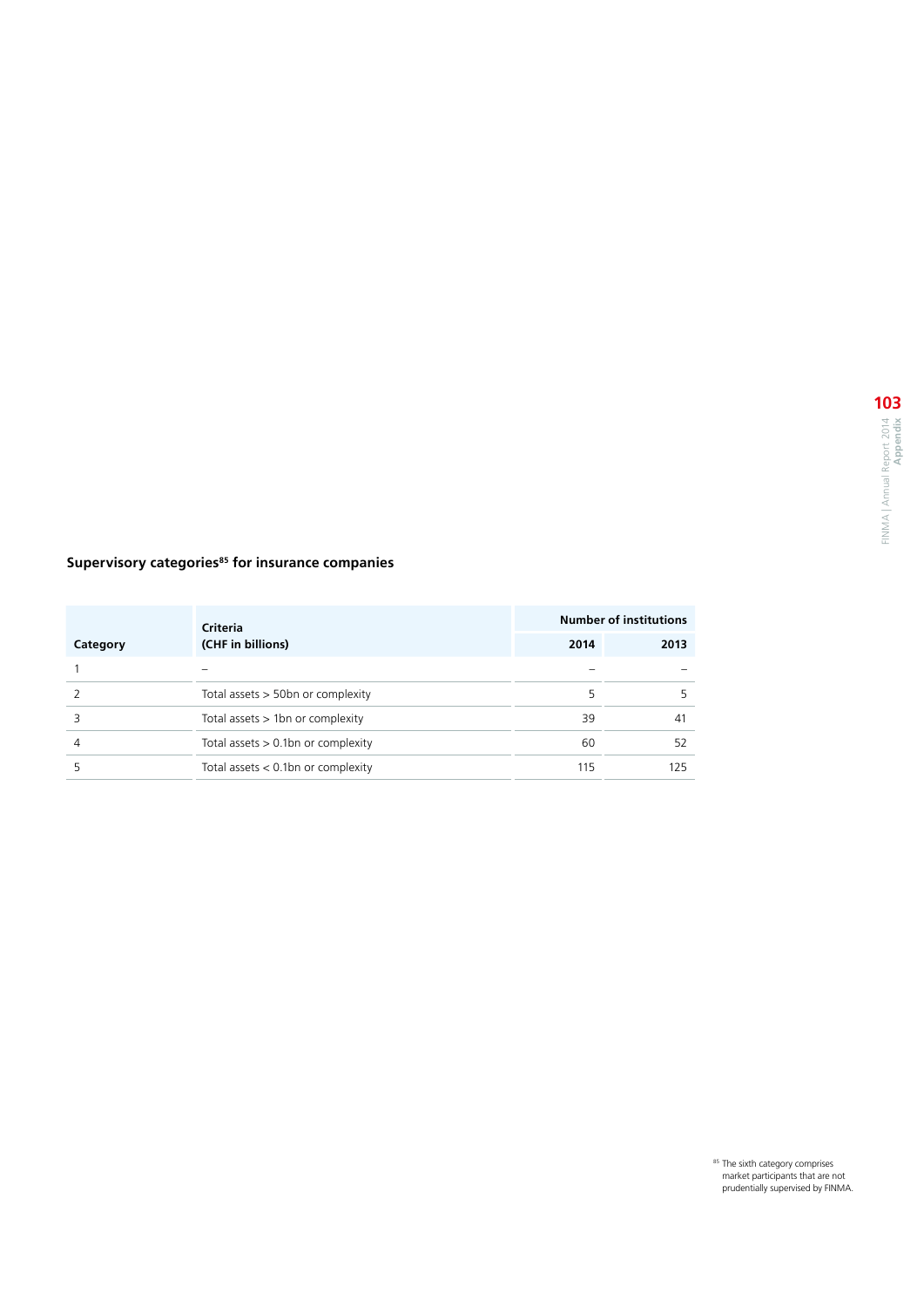## **Financial market regulation: pending projects**

(Status and outlook as of 31 December 2014)

|                                                                                                                                                                                                                                                                                                                                                                                                                                                                                                                                                                                                                                               |                     | <b>Status and next steps</b>  |                              |                                |
|-----------------------------------------------------------------------------------------------------------------------------------------------------------------------------------------------------------------------------------------------------------------------------------------------------------------------------------------------------------------------------------------------------------------------------------------------------------------------------------------------------------------------------------------------------------------------------------------------------------------------------------------------|---------------------|-------------------------------|------------------------------|--------------------------------|
| Project                                                                                                                                                                                                                                                                                                                                                                                                                                                                                                                                                                                                                                       | Regulatory<br>level | Hearing/<br>consult-<br>ation | Adopted/<br>to be<br>adopted | Planned<br>entry<br>into force |
| <b>Cross-sector</b>                                                                                                                                                                                                                                                                                                                                                                                                                                                                                                                                                                                                                           |                     |                               |                              |                                |
| Financial services and financial institutions*<br>The new Federal Financial Services Act (FFSA) should govern the requirements for providing<br>financial services and offering financial instruments (rules of business conduct at points of<br>sale, prospectus requirements, strengthening of private law enforcement), as well as improv-<br>ing client protection in the financial market. The new Financial Institutions Act (FinIA), on<br>the other hand, will set out supervisory requirements for financial service providers (banks,<br>securities dealers, fund management companies, asset managers).                            | law                 | Q3/14                         | open                         | 17/18                          |
| Financial market infrastructures*<br>The Financial Market Infrastructure Act (FMIA) focuses on the organisation and operation<br>of financial market infrastructures (stock exchanges, central counterparties, central deposit-<br>aries, trade repositories) and over-the-counter (OTC) trading with derivatives. It will thus<br>implement the G-20 and the Financial Stability Board (FSB) regulations on derivatives trad-<br>ing, aligning the provisions on financial market infrastructures with international standards.<br>In addition, market rules of conduct set out in the Stock Exchange Act will be incorporated<br>into FMIA. | law                 | Q1/14                         | open                         | Q1/16                          |
| Implementing provisions for the FMIA will be set out in a federal ordinance and a FINMA<br>ordinance.                                                                                                                                                                                                                                                                                                                                                                                                                                                                                                                                         | ordinance           | open                          | open                         | Q1/16                          |
| Combating money laundering*<br>In February 2012, the Financial Action Task Force (FATF) adopted a partial revision of the<br>standards for combating money laundering, terrorist financing and, most recently, financing<br>weapons of mass destruction. Amendments to the Anti-Money Laundering Act (AMLA)<br>include shareholder transparency, tax fraud as predicate offences to money laundering, the<br>definition of politically exposed persons (PEPs), and cash payments for the purchase of per-<br>sonal property and real estate.                                                                                                  | law                 | Q1/13                         | Q4/14                        | Q2/15                          |
| The FINMA Anti-Money Laundering Ordinance will undergo major revision to incorporate<br>the revised FATF recommendations, the changes made to the Anti-Money Laundering Act<br>and other adjustments.                                                                                                                                                                                                                                                                                                                                                                                                                                         | ordinance           | Q1/15                         | open                         | open                           |
| Supervision of audit firms*<br>Audit firm supervision (regulatory and financial audits) was bundled and transferred to the<br>Federal Audit Oversight Authority (FAOA) following adjustments to the Auditor Oversight<br>Act (AOA) and the Financial Market Supervision (FINMASA).                                                                                                                                                                                                                                                                                                                                                            | law                 | Q <sub>3/13</sub>             | Q2/14                        | Q1/15                          |
| Transfer of audit firm supervision to the FAOA also involved making amendments to the<br>Financial Market Audit Ordinance (FMAO-FINMA).                                                                                                                                                                                                                                                                                                                                                                                                                                                                                                       | ordinance           | Q3/14                         | Q4/14                        | Q1/15                          |

\* See SIF web page (<https://www.sif.admin.ch/sif/en/home/dokumentation/finweb.html>) for the content and status of significant financial sector regulatory projects in which FINMA does not take the lead.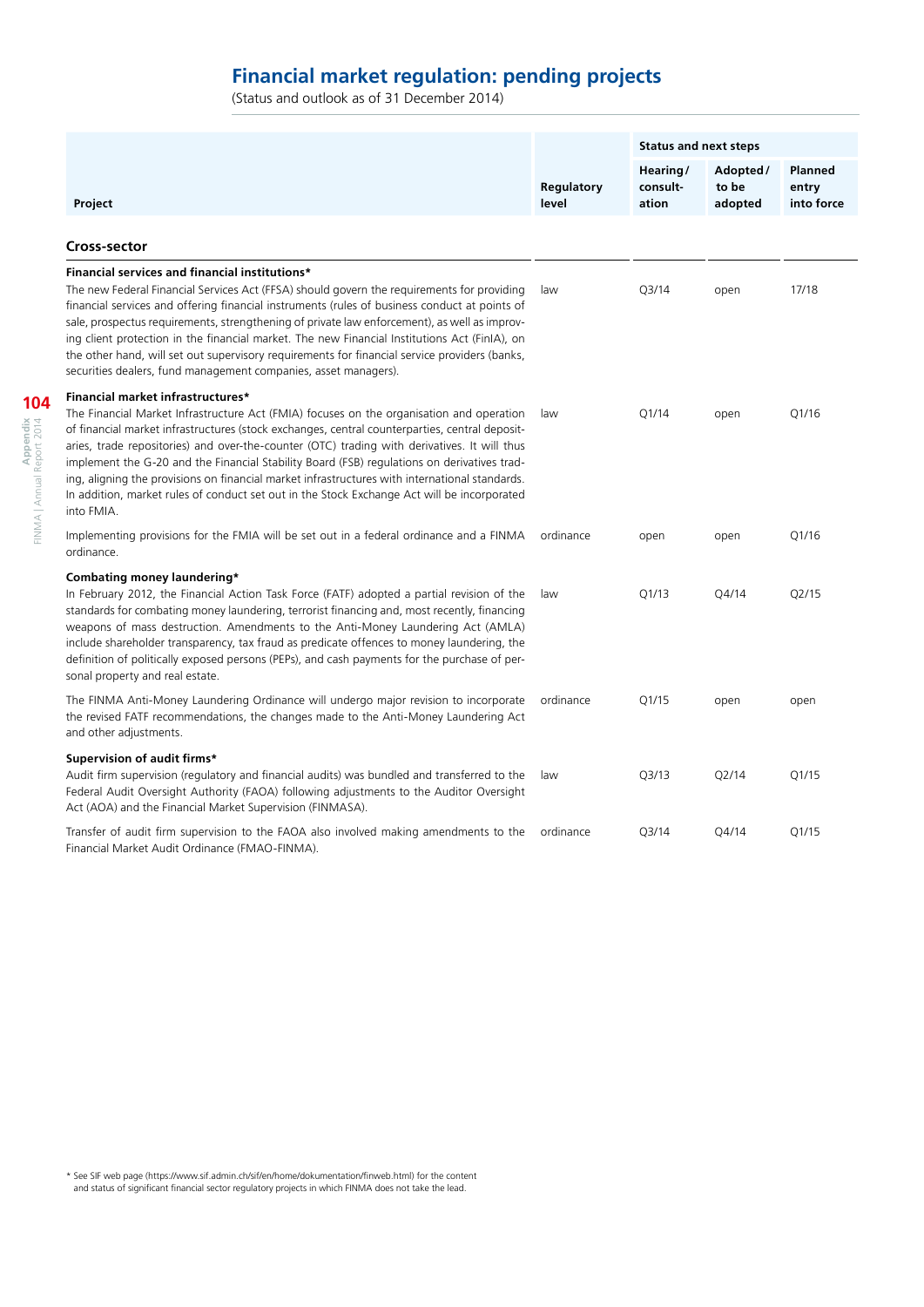|                                                                                                                                                                                                                                                                                                                                                                                                                                                                                                                                                                                                                                                                                                                                                                                                                                                                                       | <b>Status and next steps</b> |                               |                              |                                       |  |
|---------------------------------------------------------------------------------------------------------------------------------------------------------------------------------------------------------------------------------------------------------------------------------------------------------------------------------------------------------------------------------------------------------------------------------------------------------------------------------------------------------------------------------------------------------------------------------------------------------------------------------------------------------------------------------------------------------------------------------------------------------------------------------------------------------------------------------------------------------------------------------------|------------------------------|-------------------------------|------------------------------|---------------------------------------|--|
| Project                                                                                                                                                                                                                                                                                                                                                                                                                                                                                                                                                                                                                                                                                                                                                                                                                                                                               | Regulatory<br>level          | Hearing/<br>consult-<br>ation | Adopted/<br>to be<br>adopted | <b>Planned</b><br>entry<br>into force |  |
| Banks                                                                                                                                                                                                                                                                                                                                                                                                                                                                                                                                                                                                                                                                                                                                                                                                                                                                                 |                              |                               |                              |                                       |  |
|                                                                                                                                                                                                                                                                                                                                                                                                                                                                                                                                                                                                                                                                                                                                                                                                                                                                                       |                              |                               |                              |                                       |  |
| Dormant assets*<br>Banks are to be allowed to liquidate dormant assets following prior publication, with the<br>proceeds going to the Confederation. Claims of beneficiaries who do not respond to the<br>publication would lapse. The Banking Ordinance (BO) has been fully revised to incorporate<br>these adjustments.                                                                                                                                                                                                                                                                                                                                                                                                                                                                                                                                                             | ordinance                    | Q4/13                         | Q2/14                        | Q1/15                                 |  |
| Accounting*<br>Legislation on accounting standards was amended by revising the Stock Corporation law<br>(Code of Obligations) and the Banking Act (BA), which subsequently involved a full revision<br>of the Banking Ordinance (BO).                                                                                                                                                                                                                                                                                                                                                                                                                                                                                                                                                                                                                                                 | ordinance                    | Q4/13                         | Q1/14                        | Q1/15                                 |  |
| FINMA Circular "Accounting - banks" was revised appropriately to include those changes.                                                                                                                                                                                                                                                                                                                                                                                                                                                                                                                                                                                                                                                                                                                                                                                               | circular                     | Q4/13                         | Q1/14                        | Q1/15                                 |  |
| Leverage ratio<br>Leverage ratio must be disclosed starting in 2015. Calculation and disclosure of leverage<br>ratio will be clearly defined in a new circular.                                                                                                                                                                                                                                                                                                                                                                                                                                                                                                                                                                                                                                                                                                                       | circular                     | Q3/14                         | Q4/14                        | Q1/15                                 |  |
| Liquidity risks<br>The Liquidity Ordinance (LiqO) had to be aligned with the Basel III liquidity requirements<br>(short-term liquidity ratio [LCR]). FINMA Circular "Liquidity risks – banks" thus also required<br>adjustment.                                                                                                                                                                                                                                                                                                                                                                                                                                                                                                                                                                                                                                                       | circular                     | Q4/13                         | Q2/14                        | Q1/15                                 |  |
| Adjustments: Basel III<br>The Basel Committee on Banking Supervision (BCBS) introduced a series of changes to its<br>Basel III regime. In line with the international schedule for implementation, revised disclosure<br>standards will be introduced as of 31 December 2016. Further, starting on 1 January 2017, a<br>new standard approach to determining credit equivalents for derivatives, as well as changes<br>made to underpinning securities (fund shares in the banking book) and credit risk exposures<br>against central counterparties will be introduced. On 1 January 2018, new securitisation<br>rules will come into force. The Basel Committee also issued for the first time detailed stand-<br>ards on risk diversification to be introduced as of 1 January 2019. Owing to these changes,<br>the Capital Adequacy Ordinance (CAO) must subsequently be amended. | ordinance                    | open                          | open                         | $16 - 19$                             |  |
| The changes to the CAO must be incorporated into the following circulars: "Credit risks –<br>banks", "Disclosure – banks" and "Risk diversification – banks".                                                                                                                                                                                                                                                                                                                                                                                                                                                                                                                                                                                                                                                                                                                         | circular                     | open                          | open                         | $16 - 19$                             |  |
| <b>Insurance companies</b>                                                                                                                                                                                                                                                                                                                                                                                                                                                                                                                                                                                                                                                                                                                                                                                                                                                            |                              |                               |                              |                                       |  |
| <b>Insurance supervision</b><br>Practical application of the fully revised Insurance Supervision Act (ISA, in force since 1 Janu-<br>ary 2006), together with current market developments and international trends, has revealed<br>a need for change at the regulatory level. Revision of the Insurance Supervision Ordinance<br>(ISO) aims to eliminate contradictions related to the supervision of private insurance com-<br>panies, while enhancing the protection of insured persons and international compatibility.                                                                                                                                                                                                                                                                                                                                                           | ordinance                    | Q4/14                         | Q1/15                        | Q2/15                                 |  |
| Changes to the ISO necessitate amendments being made to a number of FINMA circulars<br>dealing with insurance.                                                                                                                                                                                                                                                                                                                                                                                                                                                                                                                                                                                                                                                                                                                                                                        | circular                     | Q3/15                         | open                         | $16 - 17$                             |  |
| <b>Markets</b>                                                                                                                                                                                                                                                                                                                                                                                                                                                                                                                                                                                                                                                                                                                                                                                                                                                                        |                              |                               |                              |                                       |  |
| <b>Collective investment schemes</b>                                                                                                                                                                                                                                                                                                                                                                                                                                                                                                                                                                                                                                                                                                                                                                                                                                                  |                              |                               |                              |                                       |  |
| Following the partial revision of the Collective Investment Schemes Act (CISA), the FINMA                                                                                                                                                                                                                                                                                                                                                                                                                                                                                                                                                                                                                                                                                                                                                                                             | ordinance                    | Q2/14                         | Q3/14                        | Q1/15                                 |  |

Collective Investment Schemes Ordinance (CISO-FINMA) has subsequently been amended.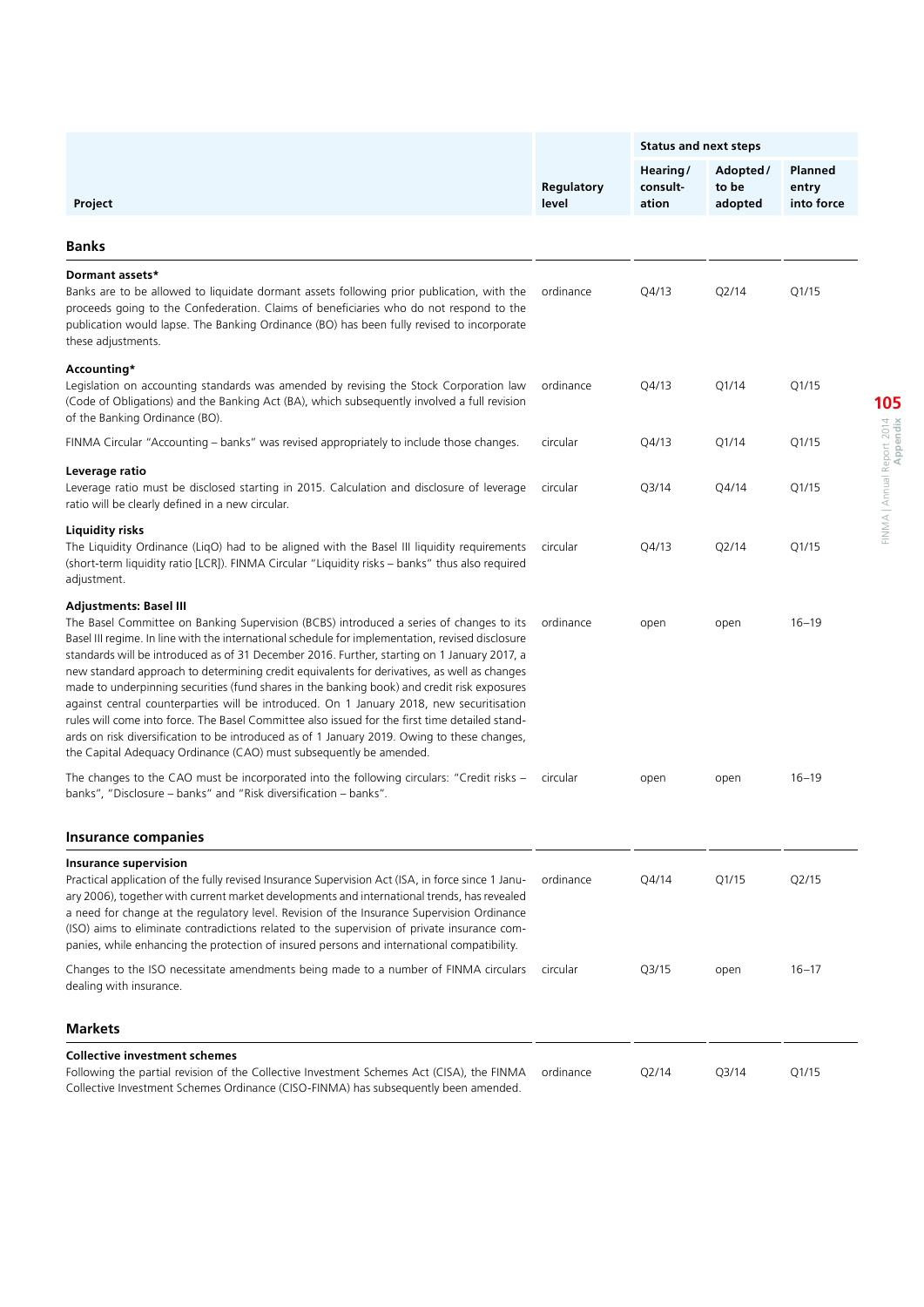## **Statistics**

(31 December 2014)

## Supervised<sup>86</sup> financial market participants

## **Supervised banks<sup>87</sup>**

|                                         | 2014 | 2013 |
|-----------------------------------------|------|------|
| Banks, of which                         | 292  | 301  |
| - under foreign control                 | 99   | 101  |
| - branches of foreign banks             | 29   | 31   |
| Raiffeisen banks                        | 312  | 316  |
| Representative offices of foreign banks | 55   | 53   |

## **Supervised securities dealers<sup>88</sup>**

|                                        | 06                                               |
|----------------------------------------|--------------------------------------------------|
| ×<br>ਟ<br>s<br>d<br>⋼<br>$\Omega$<br>a | ᅴ<br>ς<br>ţ<br>đ<br>$\alpha$<br>1<br>п<br>J<br>ĭ |

|                                                                                                     | 2014           | 2013                        |
|-----------------------------------------------------------------------------------------------------|----------------|-----------------------------|
| Securities dealers, of which<br>- under foreign control<br>- branches of foreign securities dealers | 58<br>16<br>12 | 62<br>15 <sup>2</sup><br>14 |
| Representative offices of foreign securities dealers                                                | 42             | 45                          |
| Recognised foreign market participants                                                              | 121            | 124                         |

## **Supervised stock exchanges**

|                                                             | 2014 | 2013 |
|-------------------------------------------------------------|------|------|
| Swiss stock exchanges                                       |      |      |
| Swiss organisations similar to stock exchanges              |      |      |
| Recognised foreign stock exchanges                          | 56   |      |
| Recognised foreign organisations similar to stock exchanges |      |      |

## **Supervised collective investment schemes**

|                                                                  | 2014  | 2013  |
|------------------------------------------------------------------|-------|-------|
| Swiss collective investment schemes                              |       |       |
| Total Swiss collective investment schemes, of which              | 1,515 | 1,447 |
| - open-ended collective investment schemes (under Art. 8 CISA)   |       |       |
| - contractual investment funds and SICAVs                        | 1,498 | 1,431 |
| - of which intended for qualified investors only                 | 716   | 694   |
| - closed-ended collective investment schemes (under Art. 9 CISA) |       |       |
| - limited partnerships and SICAFs                                | 17    | 16    |
| Foreign collective investment schemes                            |       |       |
| Total foreign collective investment schemes, of which            | 6.701 | 6,171 |
| - EU-compatible (UCITS)                                          | 6,577 | 5.959 |
| - non-EU-compatible (non-UCITS)                                  | 124   | 212   |

86 Does not necessarily mean prudential supervision.

<sup>87</sup> All institutions supervised individually by FINMA included in these statistics are counted once, whereas in the chart "Number of banks by banking group" in the section on FINMA and structural adjustments in the banking sector, p. 42, a financial group and all its related institutions supervised individually by FINMA count as one unit.

88 See footnote 87.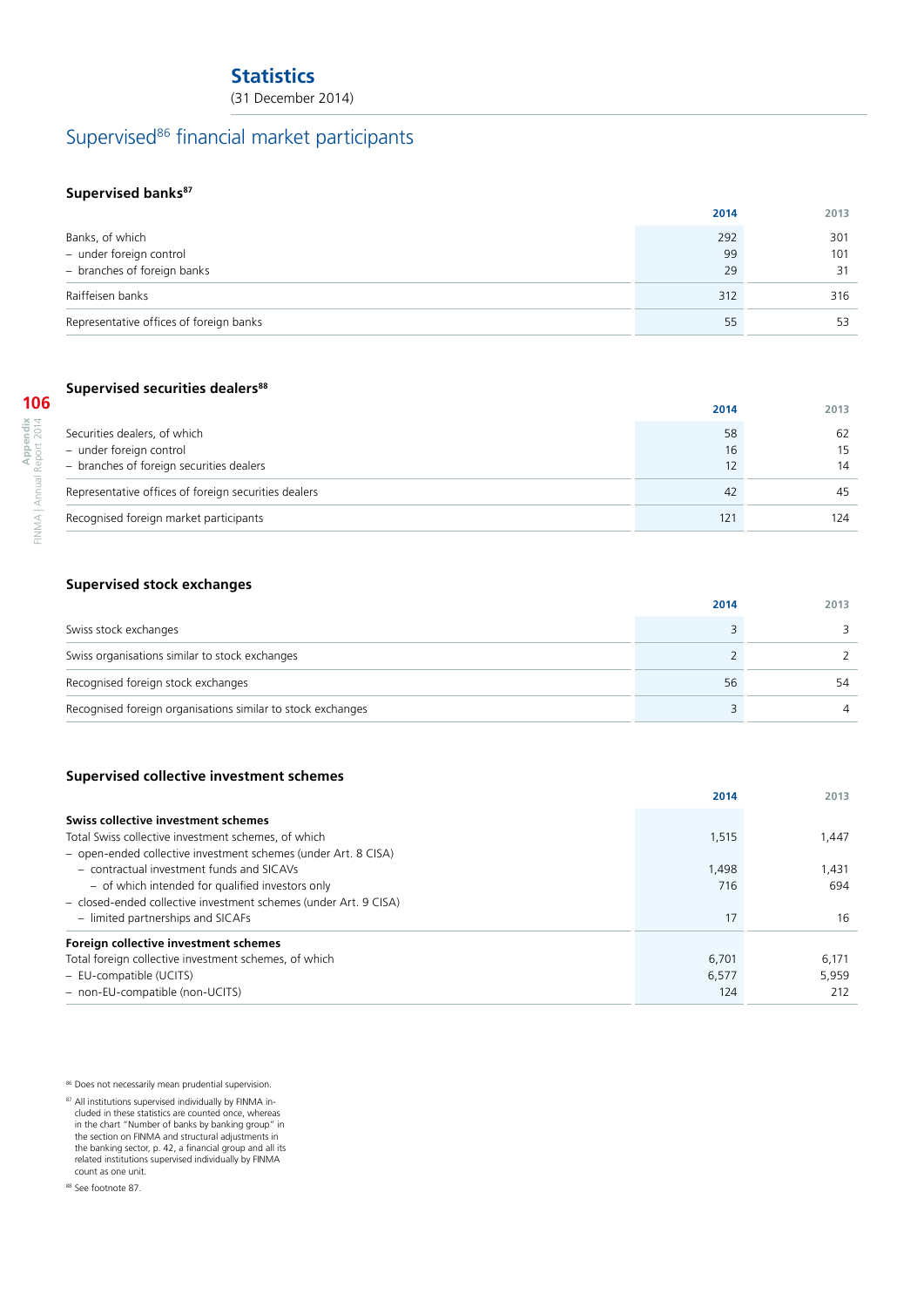#### **Supervised fund management companies, asset managers, representatives and distributors under the Collective Investment Schemes Act**

|                                                          | 2014 | 2013 |
|----------------------------------------------------------|------|------|
| Fund management companies                                | 44   | 44   |
| Asset managers                                           | 151  | 119  |
| Representatives of foreign collective investment schemes | 88   | 99   |
| Distributors under CISA                                  | 285  | 293  |

## **Supervised insurance companies and general health insurance companies**

|                                                                                                                                                                                                                                                       | 2014            | 2013            |
|-------------------------------------------------------------------------------------------------------------------------------------------------------------------------------------------------------------------------------------------------------|-----------------|-----------------|
| Life insurance companies, of which<br>- insurance companies domiciled in Switzerland<br>- branches of foreign insurance companies                                                                                                                     | 21<br>18        | 23<br>19        |
| Non-life insurers, of which<br>- insurance companies domiciled in Switzerland (incl. 22 supplementary health insurance providers [2013: 20])<br>- branches of foreign insurance companies (incl. 1 supplementary health insurance provider [2013: 1]) | 127<br>79<br>48 | 124<br>80<br>44 |
| Reinsurers (total)<br>- Reinsurers<br>- Reinsurance captives                                                                                                                                                                                          | 62<br>29<br>33  | 62<br>28<br>34  |
| General health insurance companies offering supplementary health insurance                                                                                                                                                                            | 14              | 14              |
| Supervised insurance and general health insurance companies                                                                                                                                                                                           | 224             | 223             |
| Insurance groups (groups and conglomerates)                                                                                                                                                                                                           |                 | 8               |

## **Supervised financial intermediaries**

|                                                                     | 2014   | 2013   |
|---------------------------------------------------------------------|--------|--------|
| Total supervised SROs                                               |        |        |
| Total directly subordinated financial intermediaries (DSFIs)        | 259    | 310    |
| Total group companies subject to FINMA money laundering supervision | 141    | 141    |
| Total registered insurance intermediaries                           | 14,900 | 14,248 |

## **Authorised audit firms and recognised credit rating agencies**

|                                         | 2014 | 2013 |
|-----------------------------------------|------|------|
| Total authorised audit firms            |      |      |
| Total recognised credit rating agencies |      |      |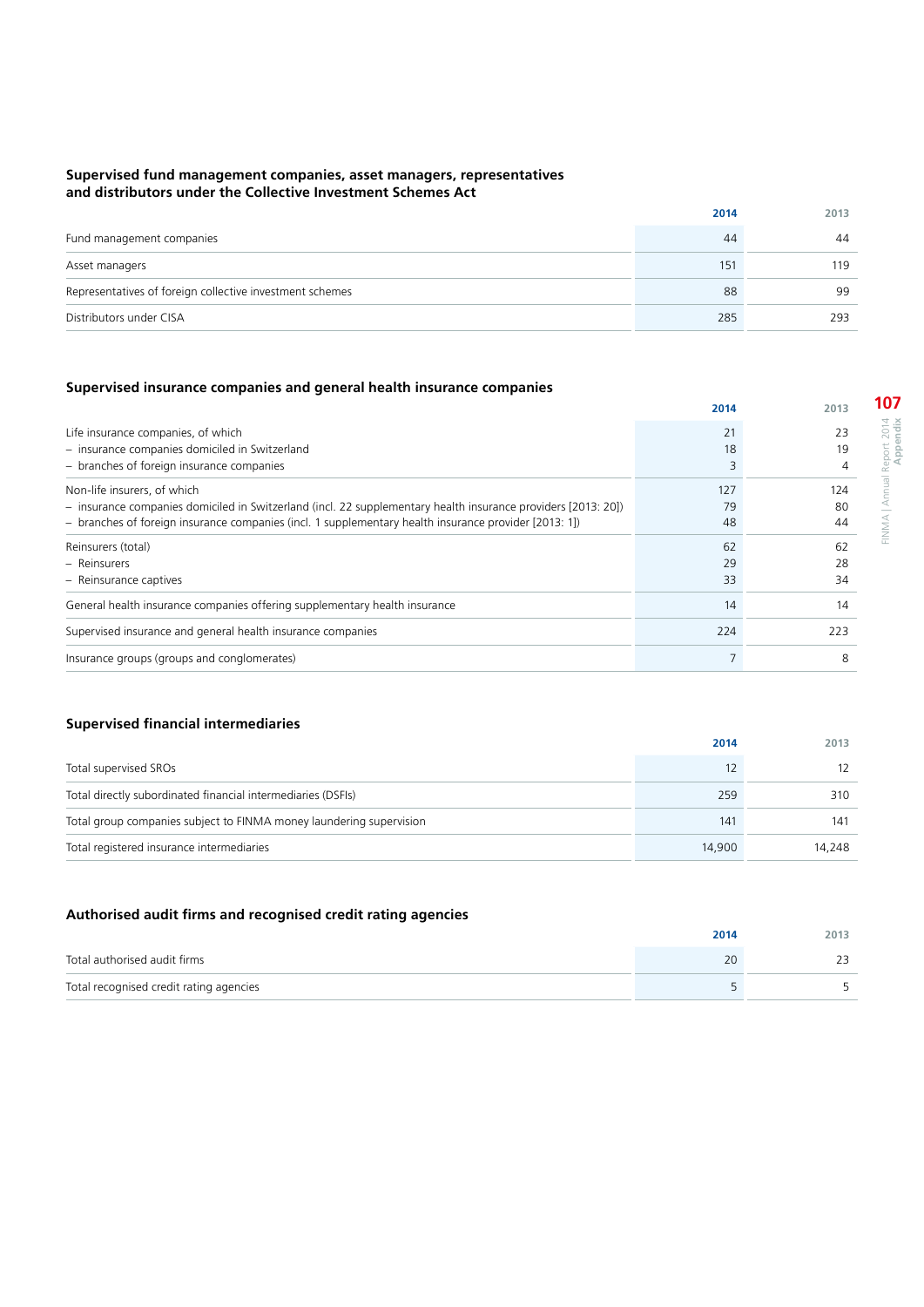## **Licences**

## **Banks**

|                                                | 2014 | 2013 |
|------------------------------------------------|------|------|
| Bank licences (Art. 3 BA)                      |      |      |
| Branches (Art. 4 FBO-FINMA)                    |      |      |
| Representative offices (Art. 14 FBO-FINMA)     |      |      |
| Additional licences (Art. 3 <sup>ter</sup> BA) |      |      |
| Removed from supervision                       | h    |      |

### **108** Securities dealers

| ٦<br>I<br>۹<br>I<br>J<br>2<br>ļ<br>ď<br>× | t<br>$\epsilon$<br>1<br>ţ<br>1 |
|-------------------------------------------|--------------------------------|
|                                           | ٢<br>ł<br>ł<br>ć<br>n          |
|                                           | 1<br>×<br>٠                    |

|                                                                       | 2014 | 2013 |
|-----------------------------------------------------------------------|------|------|
| Securities dealer licences (Art. 10 SESTA)                            |      |      |
| Branches (Art. 41 SESTO)                                              |      |      |
| Representative offices (Art. 49 SESTO)                                |      | -6   |
| Additional licences (Art. 10 para. 6 SESTA and Art. 56 para. 3 SESTO) |      |      |
| Removed from supervision                                              |      |      |
| Recognition of foreign market participants                            |      |      |

## **Exchanges**

|                                                                                   | 2014 | 2013 |
|-----------------------------------------------------------------------------------|------|------|
| Recognition of foreign exchanges (incl. organisations similar to stock exchanges) |      |      |

#### **Collective investment schemes**

|                                       | 2014  | 2013 |
|---------------------------------------|-------|------|
| Swiss collective investment schemes   | 125   | 139  |
| Foreign collective investment schemes | 1,140 |      |

### **Supervised fund management companies, asset managers, representatives and distributors under the Collective Investment Schemes Act**

|                                                          | 2014 | 2013 |
|----------------------------------------------------------|------|------|
| Fund managers                                            |      |      |
| Asset managers                                           | 38   | 22   |
| Representatives of foreign collective investment schemes |      | 4    |
| Distributors under CISA                                  | 34   |      |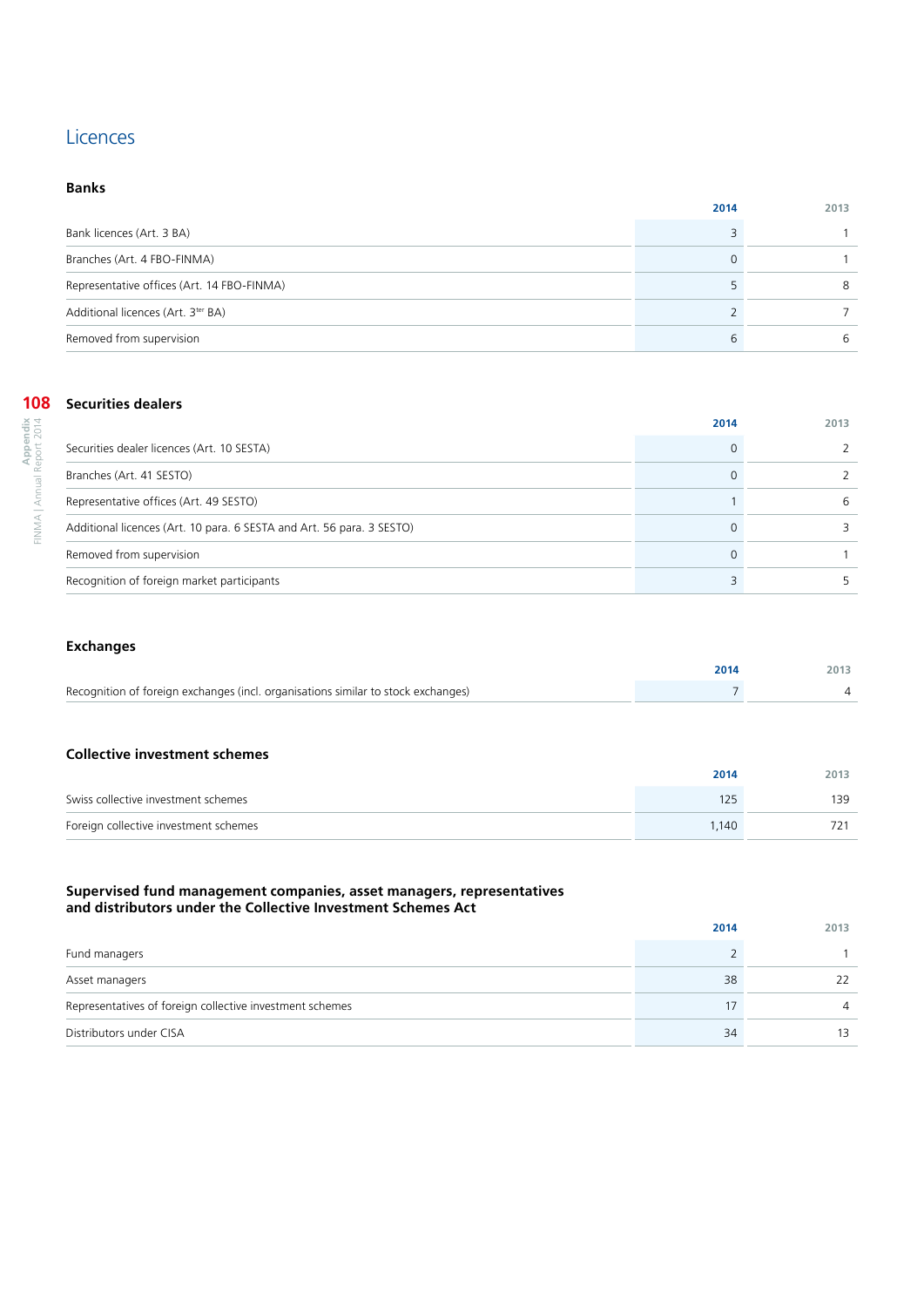## **Insurance companies and general health insurance companies**

|                                                                                      | 2014 | 2013 |
|--------------------------------------------------------------------------------------|------|------|
| Life insurance companies, of which<br>- insurance companies domiciled in Switzerland |      | 0    |
| - branches of foreign insurance companies                                            |      |      |
| Non-life insurers, of which                                                          |      |      |
| - insurance companies domiciled in Switzerland                                       |      |      |
| - branches of foreign insurance companies                                            |      |      |
| Reinsurers                                                                           |      |      |
| Reinsurance captives                                                                 |      | 0    |
| General health insurance companies offering supplementary health insurance           |      | 0    |
| Total                                                                                |      |      |
| Insurance groups (groups and conglomerates)                                          |      | O    |

## **Financial intermediaries**

|                                                               | 2014 | 2013 |
|---------------------------------------------------------------|------|------|
| Directly subordinated financial intermediaries                |      |      |
| Group companies subject to FINMA money laundering supervision |      |      |
| Insurance intermediaries                                      | 920  | 696  |

## **Audit firms and credit rating agencies**

|                                       | 2014 | 2013 |
|---------------------------------------|------|------|
| Total rulings on changing audit firms | -98  | 198  |
| Authorisation of audit firms          |      |      |
| Deregistration of audit firms         |      | 81   |
| Recognition of credit rating agencies |      | ∩    |

## Enforcement rulings

|                                                 | 2014 | 2013 |
|-------------------------------------------------|------|------|
| Enforcement rulings (final and interim rulings) |      | 110  |
| Swiss Takeover Board rulings                    |      |      |

## Appeals and criminal complaints filed

|                                                        | 2014 | 2013 |
|--------------------------------------------------------|------|------|
| Appeals filed against enforcement rulings              |      | 24   |
| Appeals settled                                        |      | 19   |
| Complaints filed with criminal prosecution authorities |      | 79   |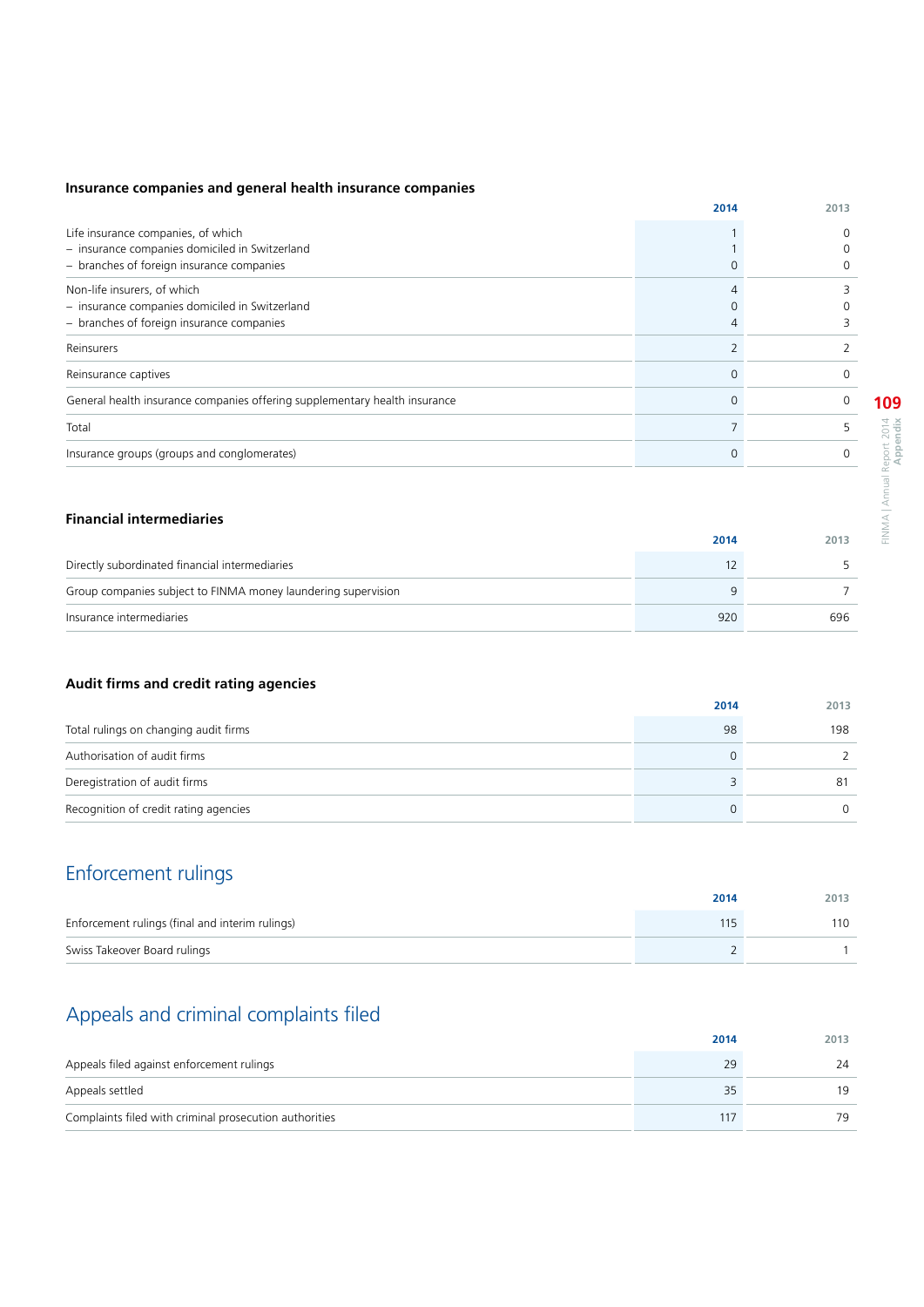FINMA cooperates with numerous authorities both in and outside Switzerland. A number of new agreements were signed in 2014.

## **Memorandums of understanding at national level**

## **Memorandum of understanding between esisuisse and FINMA**

Based on Article 37*k* BA, the Swiss Banks' and Securities Dealers' Depositor Protection Association (esisuisse) and FINMA have agreed to share information required to meet their respective responsibilities. International standards for depositor protection require that institutions involved in ensuring financial security should coordinate their activities and share essential information promptly. The basis for this cooperation is set out and implemented in a memorandum of understanding. The 2014 agreement between esisuisse and FINMA defines the general principles on which the two institutions will work together.

## **Memorandums of understanding at international level**

## **General**

International agreements are non-binding administrative conventions relating to supervisory cooperation. The term "memorandum of understanding" (MoU) is widely used for such agreements, as are the terms "cooperation agreement" and "coordination arrangement". With due consideration for national legislation, the participating supervisory authorities agree to cooperate and define the arrangements for this cooperation. Since these agreements are not legally binding, they cannot be used by FINMA or the foreign partner authorities and/or third parties to establish any rights or obligations.

## **Agreements under Article 120 para. 2 let. e CISA**

A FINMA licence is required before foreign collective investment schemes can be distributed to non-qualified investors in Switzerland. Article 120 para. 2 let. e CISA states that no licence will be issued unless the foreign supervisory authorities responsible for the funds have signed a cooperation agreement with FINMA. This provision is intended to offer additional cross-border protection to small investors in Switzerland.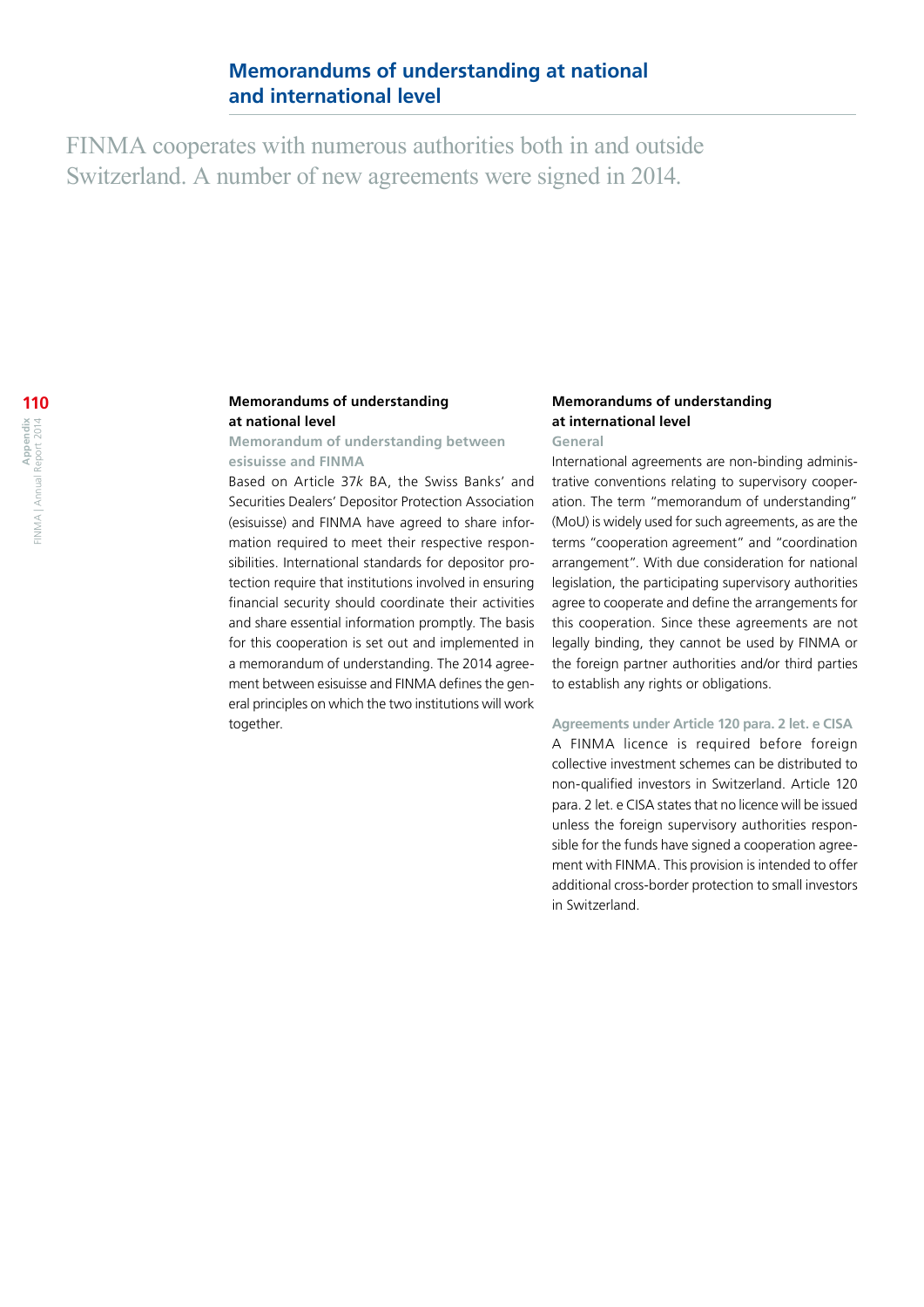In 2014,<sup>89</sup> FINMA concluded bilateral agreements with the following supervisory authorities in accordance with Article 120 para. 2 let. e CISA:

| Country        | <b>Foreign authority</b>                               | <b>Type</b> | Area of application                          |
|----------------|--------------------------------------------------------|-------------|----------------------------------------------|
| Belgium        | Financial Services and Markets Authority (FSMA)        | bilateral   | Cooperation agreement under<br>Art. 120 CISA |
| Denmark        | Finanstilsynet (FSA)                                   |             |                                              |
| Estonia        | Finantsinspektsioon (EFSA)                             |             |                                              |
| Guernsey       | Guernsey Financial Services Commission (GFSC)          |             |                                              |
| Jersey         | Jersey Financial Services Commission (JFSC)            |             |                                              |
| Liechtenstein  | Financial Market Authority Liechtenstein (FMA)         |             |                                              |
| Luxembourg     | Commission de Surveillance du Secteur Financier (CSSF) |             |                                              |
| Malta          | Malta Financial Services Authority (MFSA)              |             |                                              |
| Netherlands    | Netherlands Authority for the Financial Markets (AFM)  |             |                                              |
| Norway         | Finanstilsynet (FSA)                                   |             |                                              |
| Sweden         | Finansinspektionen (FI)                                |             |                                              |
| United Kingdom | Financial Conduct Authority (FCA)                      |             |                                              |

## **Other agreements concluded in 2014**

| Country   | <b>Foreign authority</b>            | <b>Type</b> | Area of application                                                                              |
|-----------|-------------------------------------|-------------|--------------------------------------------------------------------------------------------------|
| Gibraltar | Financial Services Commission (FSC) | bilateral   | Cooperation agreement on the super-<br>vision of alternative investment fund<br>managers (AIFMs) |

89 FINMA had already concluded agreements in accordance with Article 120 para. 2 let. e CISA with the following countries / supervisory authorities prior to 2014: Germany (German Federal Financial Supervisory Authority [BaFin]), France (Autorité des marchés financiers [AMF]), Ire-land (Central Bank of Ireland [CBI]) and Austria (Austrian Financial Market Authority [FMA]).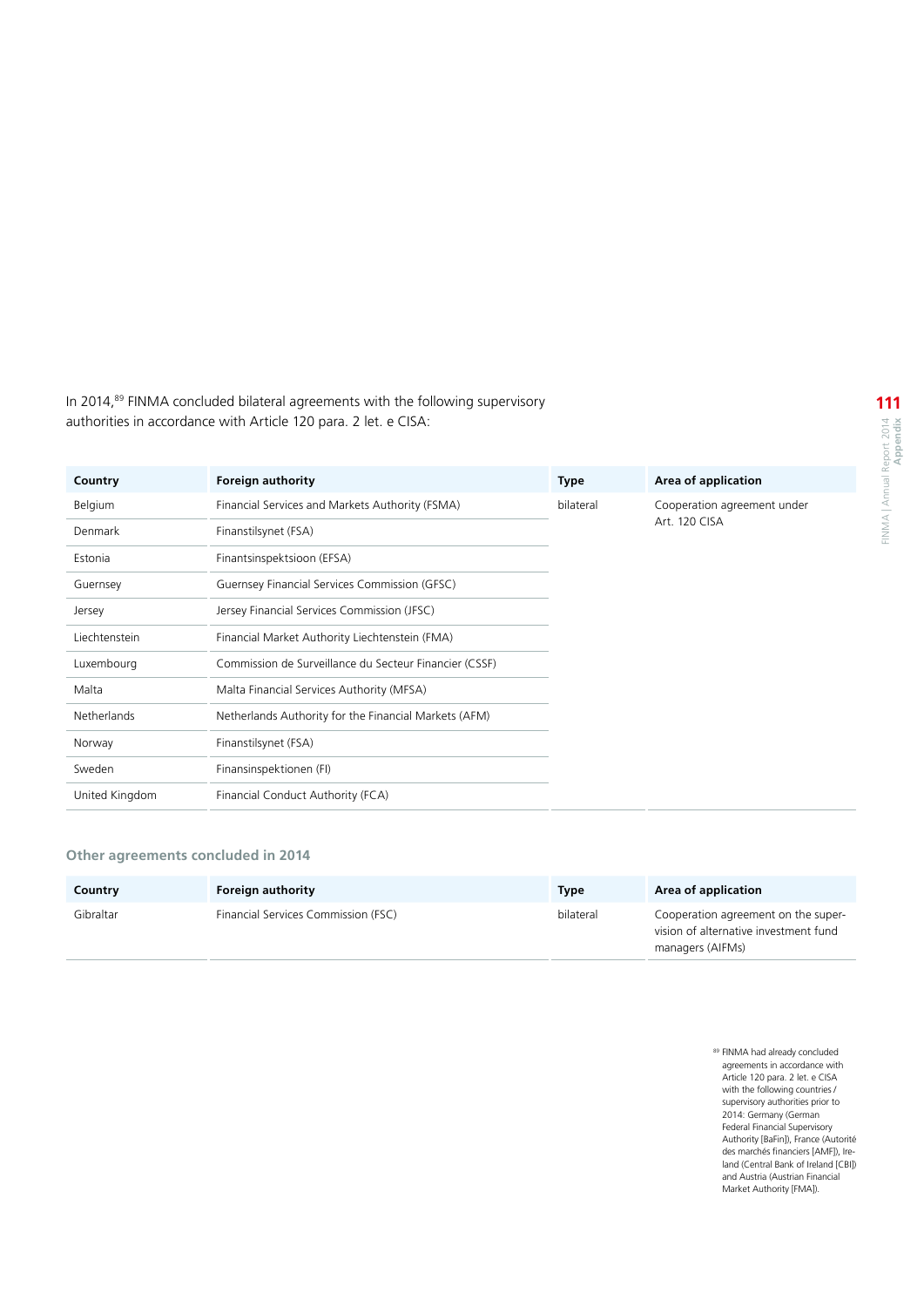## **International organisations and committees<sup>90</sup>**

**Financial Stability Board (FSB)**

– Standing Committee on Supervisory and Regulatory Cooperation

## **Basel Committee on Banking Supervision (BCBS)**

- Governors and Heads of Supervision
- International Conference of Banking Supervisors
- Basel Committee on Banking Supervision

## **International Association of Insurance Supervisors (IAIS)**

– Executive Committee

## **International Organization of Securities Commissions (IOSCO)**

- 
- IOSCO Board
- Presidents Committee
- IOSCO Task Force on Cross-Border Regulation

### **Other international forums**

- Meeting of four German-speaking nations (banking and insurance)
- Integrated Financial Supervisors Conference
- OTC Derivatives Regulators Group (ODRG)
- Wilton Park Securities Supervision Conference / International Cooperation and Enforcement

90 This list is confined to bodies of which representatives of the Board of Directors and/or Executive Board of FINMA are members. Numerous FINMA employees also play an active role in working groups.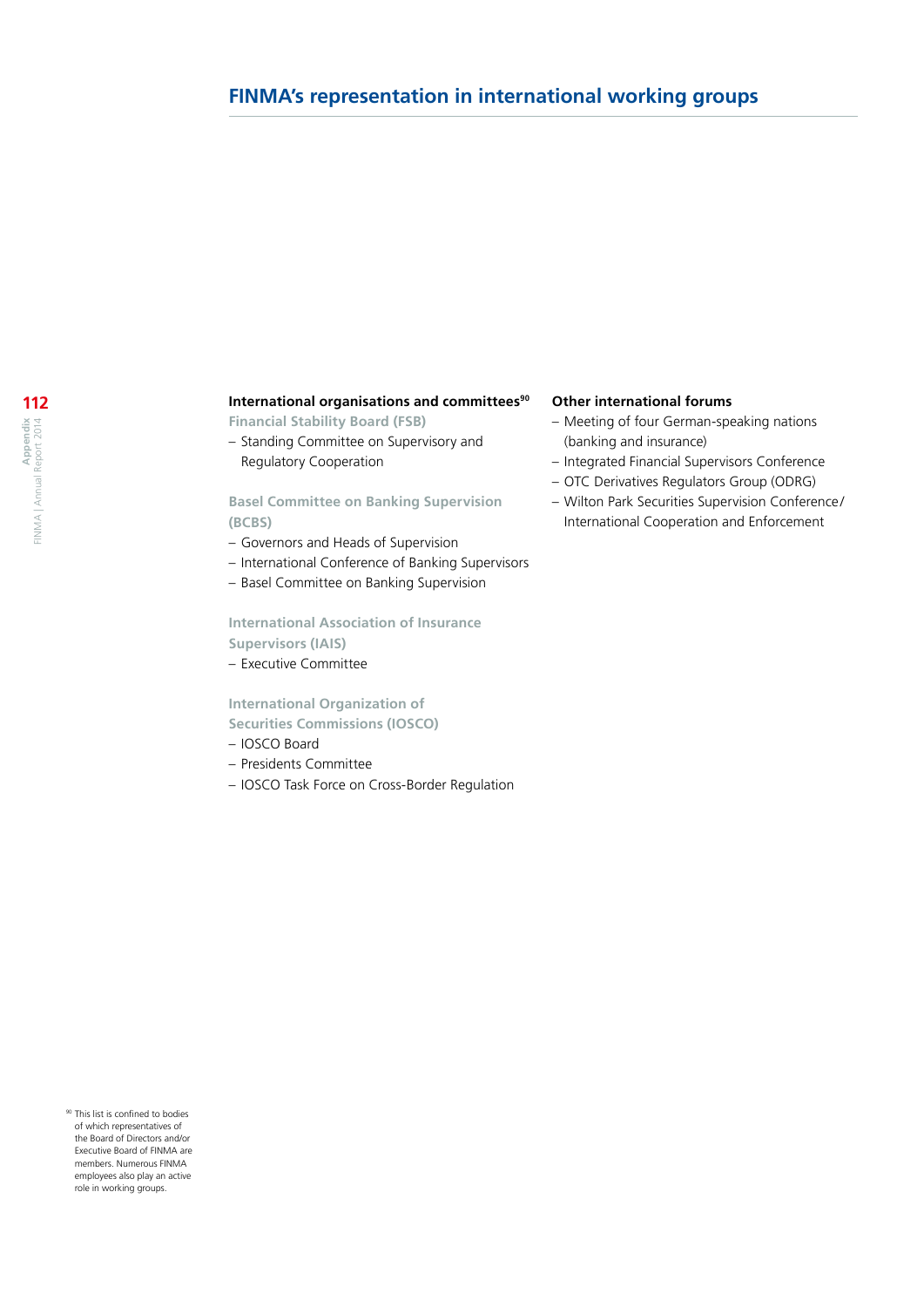#### **Alternative Investment Fund Managers Directive**

The EU's Alternative Investment Fund Managers Directive (2011/61/EU) governs the authorisation, ongoing activities and transparency requirements applicable to alternative investment managers who manage and/or distribute alternative investment funds (non-UCITS) in the EU.

#### **Bail-in**

Officially ordered conversion of debt into equity or waiver of claims.

#### **Basel III**

At the end of 2010, the Basel Committee on Banking Supervision (BCBS) adopted stricter, across-the-board rules on equity capital and liquidity which represent Pillar 1 of Basel III. Pillar 2 covers the supervisory process, while Pillar 3 focuses on banks having to disclose key risk information and indicators designed to enhance transparency and market discipline. The key changes under Basel III are:

- improvements to the quality, consistency and transparency of the capital base;
- higher capital adequacy requirements for the default risk of derivatives, repurchase agreements and securities financing transactions;
- a new capital requirement for the risk of market value losses on over-the-counter (OTC) derivatives;
- supplementing the risk-based capital requirement with an unweighted leverage ratio;
- measures to reduce procyclicality and promote countercyclical buffers;
- measures to combat systemic risk, with particular emphasis on systemically important banks; and
- the introduction of global liquidity standards.

#### **Business conduct letter**

FINMA uses a letter of this kind to inform individuals about reservations it may have regarding their fulfilment of the proper business conduct requirements. It states that the authority will conduct enforcement proceedings to examine the addressee's fitness if they intend to take up a position subject to the business conduct requirements in future. The outcome of the proceedings is fully open.

#### **Central counterparty**

An institution that acts as a contractual party between buyer and seller in transactions involving financial instruments.

#### **Central Securities Depositories Regulation**

The Central Securities Depositories Regulation (CSDR; Ordinance [EU] No. 909/2014) enhances securities settlement processing in the European Union and therefore also contains provisions on central depositories.

#### **Client procedure (international cooperation)**

If a foreign authority asks FINMA to provide data on Swiss and foreign clients of Swiss financial intermediaries, these clients may seek to prevent the handover of their data in a "client procedure". Rulings issued by FINMA in such cases can be appealed to the Federal Administrative Court.

#### **Combined ratio**

The ratio of claims expenditures (insurance benefits and administrative costs) to premium income, expressed as a percentage.

#### **Commitment approaches I and II**

The commitment approach is a way of measuring the risk impact of derivatives on a fund's assets based on the value of the underlying assets. Commitment approach I prohibits the use of leverage, while commitment approach II permits it within the statutory limits.

### **Common Equity Tier 1 capital**

Common equity is loss-absorbing equity capital of the highest quality. CET1 consists of paid-in capital, disclosed reserves and retained earnings.

#### **Countercyclical capital buffer**

This term refers to temporarily increased capital requirements for banks. It is an instrument introduced in Basel III to curtail excessive lending and has a countercyclical effect. It also aims to improve the resilience of banks to the risks of loss. The buffer amounts to a maximum of 2.5% of a bank's riskweighted assets.

#### **Enforcement proceedings**

If prudential supervision and preliminary investigations require FINMA to enforce compliance with supervisory law, it intervenes by initiating proceedings under the Administrative Proceedings Act. Enforcement proceedings allow FINMA to impose and enforce measures to restore compliance with the law.

#### **Equivalence**

A country's financial market regulator may exempt foreign market participants from the requirements under local law if they are subject to equivalent regulation and supervision in their home market. Equivalence is generally assessed through an equivalence recognition process. EU financial market regulation in particular requires recognition of equivalence in many sectors for cross-border activities conducted in non-EU/non-EEA countries.

#### **European Market Infrastructure Regulation**

The European Market Infrastructure Regulation (EMIR) Ordinance [EU] No. 648 / 2012) creates harmonised regulation of derivatives transactions conducted over the counter. In particular, it requires market participants to conduct clearing via a central counterparty (CCP) and report all derivatives transactions to a trade repository. It also lays down standard conditions for the licensing and supervision of CCPs and trade repositories as financial market infrastructures.

#### **Financial Institutions Act**

The aim of the Financial Institutions Act (FinIA) is to combine the supervisory regulations for financial service providers (banks, securities dealers, fund management companies and asset managers) in one piece of legislation.

#### **Financial Market Infrastructure Act**

The Financial Market Infrastructure Act (FMIA) regulates the organisation and operation of financial market infrastructures (exchanges, central counterparties, central securities depositories and trade repositories) and over-the-counter (OTC) trading in derivatives. The Act implements the derivatives trading requirements defined by the G-20 and the Financial Stability Board (FSB) and also brings the provisions on financial market infrastructures in line with international standards. In addition, the market conduct rules from the Stock Exchange Act (SESTA) are carried across into the FMIA.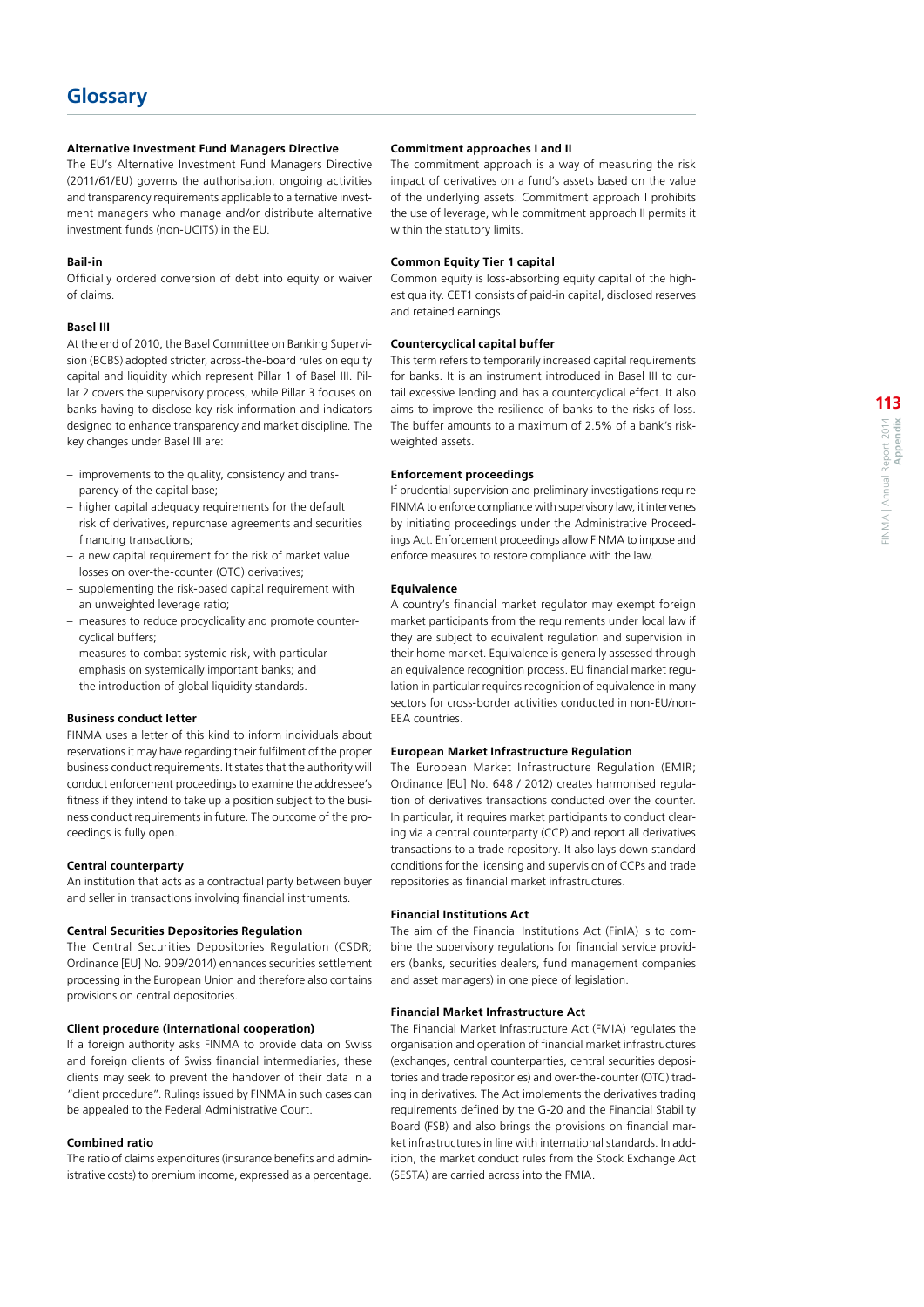#### **Financial market infrastructures**

Financial market infrastructures include stock exchanges and similar trading institutions, central counterparties (CCPs) with their clearing systems, and securities settlement and payment systems. Accordingly, CCPs and securities settlement and payment systems are referred to as post-trading infrastructures. Trade repositories for the reporting of derivative transactions are now also included. The proposed Financial Market Infrastructure Act (FMIA) will recognise financial market infrastructures for trading, clearing, settlement and reporting.

#### **Financial Services Act**

The new Financial Services Act (FFSA) will define the rules governing the provision of financial services and the offering of financial instruments (e.g. requirements at point of sale, prospectus requirements and increased scope for private legal action) and improve client protection in the financial services sector.

#### **FINMA circular**

FINMA circulars codify and standardise its supervisory practice. They do not have the force of law and are not legally binding. The parties concerned are provided with an explanatory report and their responses are published in consultation reports. FINMA can issue circulars if supervisory practice has become established or if there is a clear need on the part of supervised institutions for it to be codified.

#### **Higher loss absorbency**

Enhanced ability to absorb a higher level of (unexpected) losses using equity capital. Higher loss absorbency requirements for global systemically important insurance companies (G-SIIs) are currently under development.

#### **Internal model (insurance companies)**

System used by an insurance company to quantify solvency risks under the Swiss Solvency Test (SST), based on a company-specific risk profile. Insurance companies may wholly or partly use internal models provided these have been approved by FINMA.

#### **Leverage ratio**

Ratio of equity capital to debt capital. As a regulatory provision, the leverage ratio also refers to the minimum requirement for equity capital in relation to the total exposure. A leverage ratio is not a risk-weighted indicator.

#### **Liquidity coverage ratio**

This short-term liquidity ratio is a new quantitative liquidity parameter under Basel III. In a predefined stress scenario, it measures highly liquid assets (such as high-quality government bonds) against a net payment outflow. The ratio must be at least 100%.

#### **Markets in Financial Instruments Directive II**

The MiFID II legislative package consists of a directive (Markets in Financial Instruments Directive; MiFID; No. 014/65/EU) and an ordinance (Markets in Financial Instruments Regulation; MiFIR; No. 600/2014/EU) and contains rules on the organisation and operation of securities exchanges and their participants, as well as business conduct rules to protect investors when financial services are provided.

#### **Model approach (asset management)**

A risk measurement procedure for complex derivatives or investment strategies for which the commitment approach does not provide an adequate measure of market risk. The model calculates the maximum possible loss (the "value-atrisk") for a defined probability.

#### **Net stable funding ratio**

Part of the Basel III framework, the NSFR has a one-year time frame and has been developed to provide a sustainable maturity structure of assets and liabilities. The aim is to promote resilience over a longer time frame by creating additional incentives for banks to fund their activities with more stable sources of funding on an ongoing basis. The ratio must be at least 100%.

#### **Non-UCITS**

Collective investment schemes not subject to the EU's UCITS Directive. See also UCITS (Directive).

#### **OTC derivative**

OTC ("over the counter") derivatives are derivative financial instruments that are traded bilaterally outside an exchange or other regulated market.

#### **Parabanking**

The term "parabanking" refers to financial intermediaries such as asset managers, fiduciaries and payment service providers referred to in Article 2 para. 3 AMLA.

#### **Private equity fund**

Private equity funds are collective investment schemes which invest in unlisted companies. Typical private equity strategies include leveraged buyouts, management buyouts and venture capital. A private equity manager will attempt to boost the value of a company in which it holds a stake by exerting influence on the company's management. The eventual aim is to sell the company on at a profit. Private equity funds are generally closed-ended funds with a maturity of seven to ten years.

#### **Prudential supervision**

Prudential supervision aims first and foremost to ensure that solvency is guaranteed, adequate risk control is in place and proper business conduct is assured. It thus also contributes indirectly to the financial markets' ability to function and to the competitiveness of Switzerland's financial sector. Prudential supervision of banks, insurance companies and other financial intermediaries is based on the licensing requirement for a specific type of activity, ongoing monitoring of compliance with the licence conditions, and other factors that are subject to regulation.

#### **Qualified investor**

Under Article 10 para. 3 CISA, qualified investors are supervised financial intermediaries and companies with professional treasury services. Wealthy private individuals can also state in writing that they want to be considered as qualified investors; however, they must meet the requirements set out in Article 6 CISO. Investors who have concluded a written asset management contract under Article 3 para. 2 lets. b and c CISA are also considered as qualified investors unless they have specified in writing that they do not want to be considered as such.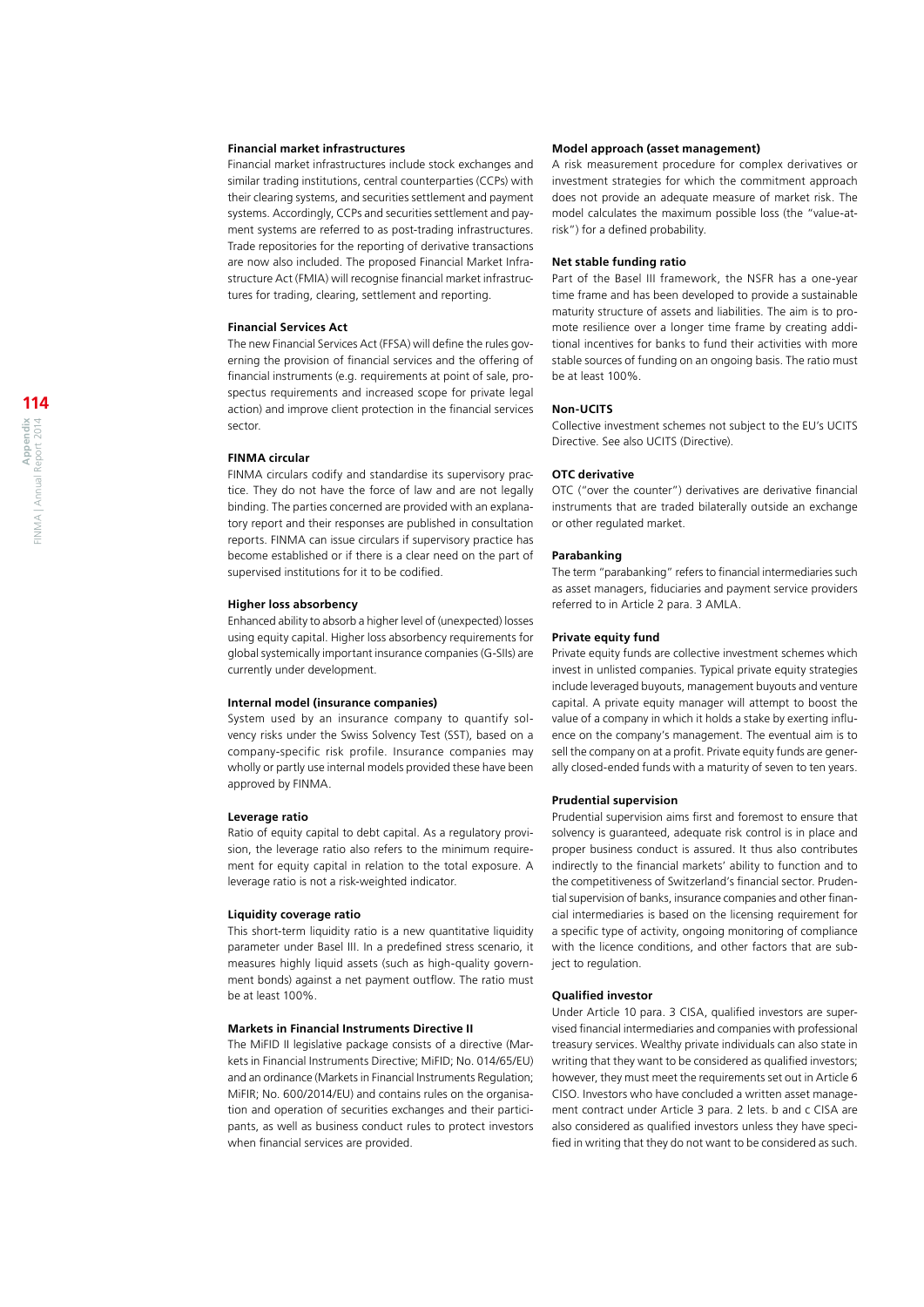#### **Reinsurance captive**

Own insurance entity whose objective is to insure risks emanating from the group through primary insurers. This alternative form of risk transfer aims at allowing companies to enhance their risk and capital management within the group.

#### **Solvency II**

Solvency II primarily refers to EU Directive 2009/138/EC of 25 November 2009 on the taking up and pursuit of the business of insurance and reinsurance. It is also often used to refer to the economic and risk-based method of assessing the capital adequacy of an insurance company contained in the Directive. In quantitative terms, the EU's Solvency II pursues aims comparable to those of the Swiss Solvency Test (SST).

#### **Standard model (insurance companies)**

Risk model prescribed by FINMA to determine solvency under the SST. There are standard models for life, non-life and health insurance. Reinsurers and insurance groups are required to use internal models.

#### **Supervisory colleges**

Meeting of representatives of national supervisory authorities to discuss the supervisory issues affecting institutions with international operations.

### **Swiss Solvency Test**

The SST is a supervisory instrument that uses economic and risk-based principles to measure the solvency of insurers. It was introduced in 2006 when the Insurance Supervision Act (ISA) and the Insurance Supervision Ordinance (ISO) were fully revised, with a transitional period of five years. It assesses the financial situation of an insurance company on the basis of the ratio of eligible equity (risk-bearing capital) to regulatory capital (target capital). The latter is determined in view of the risks incurred.

#### **Systemic importance**

Systemic risks are risks emanating from individual market participants that jeopardise the stability of the entire economy ("system"). Companies carrying out functions which are indispensable to the economic system, or which cannot be replaced by other companies, are termed "systemically important". One example of a systemically important function is the processing of payment transactions by banks.

#### **Tied assets**

Tied assets are designed to secure claims arising from insurance contracts. If an insurance company goes bankrupt, the proceeds of the tied assets are used first to satisfy such claims. Only then is any remaining surplus transferred to the bankrupt estate. The value of the capital investments of tied assets must cover the claims arising from insurance contracts at all times. The Insurance Supervision Ordinance (ISO) therefore contains specific provisions on the capital investments of tied assets.

#### **"Too big to fail"**

A company is categorised as "too big to fail" if its collapse would endanger the stability of the entire economy, thereby compelling the state to rescue it. Discussion of the "too big to fail" issue focuses on the systemic risks emanating from such companies.

#### **UCITS (Directive)**

UCITS are Undertakings for Collective Investment in Transferable Securities. The EU's UCITS Directive (2009/65/EU) sets out Europe-wide standard requirements for collective investment schemes open to public investors.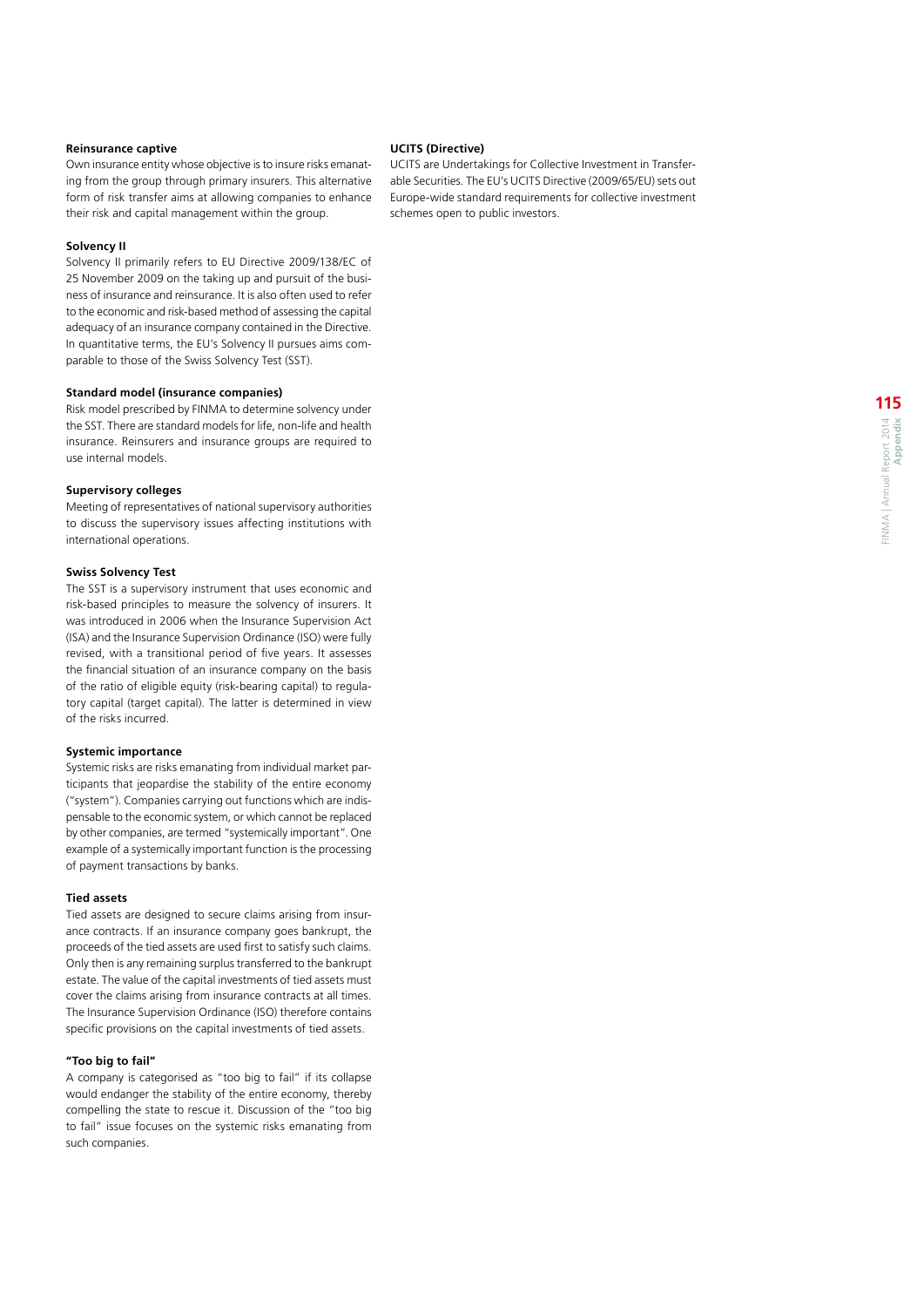## **Abbreviations**

**ACPR** Autorité de contrôle prudentiel et de résolution (France)

**AFM** Netherlands Authority for the Financial Markets

**AIFM** Alternative Investment Fund Manager

**AIFMD** Alternative Investment Fund Managers Directive (EU)

**AMF** Autorité des marchés financiers (France /Canada)

**AMLA** Swiss Federal Act of 10 October 1997 on Combating Money Laundering and Terrorist Financing in the Financial Sector (Status as of 1 January 2015) (Anti -Money Laundering Act; SR 955.0)

**AMLO-FINMA** Ordinance of 8 December 2010 of the Swiss Financial Market Supervisory Authority on the Prevention of Money Laundering and Terrorist Financing (Status as of 1 January 2011) (Anti -Money Laundering Ordinance -FINMA; SR 955.033.0)

**AOA** Swiss Federal Act of 16 December 2005 on the Licensing and Supervision of Auditors (Status as of 1 January 2015) (Auditor Oversight Act; SR 221.302)

**AOO** Swiss Federal Ordinance of 22 August 2007 on the Licensing and Supervision of Auditors (Status as of 1 January 2015) (Auditor Oversight Ordinance; SR 221.302.3)

**ASC** Alberta Securities Commission (Canada)

**AT1** Additional Tier 1 capital

**BA** Swiss Federal Act of 8 November 1934 on Banks and Savings Banks (Status as of 1 January 2015) (Banking Act; SR 952.0)

**BaFin** Federal Financial Supervisory Authority (Germany)

**BCBS** Basel Committee on Banking Supervision

**BCR** Basic Capital Requirements

**BCSC** British Columbia Securities Commission (Canada)

**BO** Swiss Federal Ordinance of 30 April 2014 on Banks and Savings Banks (Status as of 1 January 2015) (Banking Ordinance; SR 952.02)

**CAO** Swiss Federal Ordinance of 1 June 2012 on Capital Adequacy and Risk Diversification for Banks and Securities Dealers (Capital Adequacy Ordinance; SR 952.03)

**CBI** Central Bank of Ireland

**CCs** Control Committees of the Federal Assembly

**CCP** Central counterparty

**CDB** Agreement on the Swiss Banks' Code of Conduct with regard to the exercise of due diligence

**CEAT** Committees for Economic Affairs and Taxation of the (Swiss) Federal Assembly

**CET1** Common Equity Tier 1 capital

**CFTC** U.S. Commodity Futures Trading Commission **CHF** Swiss franc

**CIS** Collective investment schemes

**CISA** Swiss Federal Act of 23 June 2006 on Collective Investment Schemes (Status as of 1 January 2015) (Collective Investment Schemes Act; SR 951.31)

**CISO** Swiss Federal Ordinance of 27 August 2014 on Collective Investment Schemes (Status as of 1 January 2015) (Collective Investment Schemes Ordinance; SR 951.311)

**CISO-FINMA** Ordinance of 21 December 2006 of the Swiss Financial Market Supervisory Authority on Collective Investment Schemes (FINMA Collective Investment Schemes Ordinance; SR 951.312)

**CMG** Crisis Management Group

**ComFrame** Common Framework for the Supervision of Internationally Active Insurance Groups

**CONSOB** Commissione Nazionale per le Società e la Borsa (Italy)

**CPMI** Committee on Payments and Market Infrastructures

**CSD** Central securities depository

**CSDR** Central Securities Depositories Regulation

**CSSF** Commission de Surveillance du Secteur Financier (Luxembourg)

**DoJ** U.S. Department of Justice

**DFS** Department of Financial Services (USA)

**DSFI** Directly subordinated financial intermediary

**EBA** European Banking Authority

**ECB** European Central Bank

**EFSA** Finantsinspektsioon (Estonia)

**EMIR** European Market Infrastructure Regulation

**ENA** FINMA Enforcement Committee

**ESMA** European Securities and Markets Authority **ETF** Exchange -traded funds

**FAOA** Swiss Federal Audit Oversight Authority

**FATF** Financial Action Task Force on Money Laundering

**FBO-FINMA** Ordinance of 21 October 1996 of the Swiss Financial Market Supervisory Authority on Foreign Banks in Switzerland (Status as of 1 January 2015) (FINMA Foreign Banks Ordinance; SR 952.111)

**FCs** Finance Committees of the (Swiss) Federal Assembly

**FCA** Financial Conduct Authority (UK)

**FDF** Swiss Federal Department of Finance

**FDIC** Federal Deposit Insurance Corporation (USA)

**Fed** Federal Reserve System

**FFSA** Financial Services Act (planned legislation)

**FI** Finansinspektionen (Sweden)

**FinIA** Financial Institution Act (planned legislation)

**FINMA** Swiss Financial Market Supervisory Authority **FINMASA** Swiss Federal Act of 22 June 2007 on

the Swiss Financial Market Supervisory Authority (Status as of 1 January 2015) (Financial Market Supervision Act; SR 956.1)

**FINRA** Financial Industry Regulatory Authority (USA)

**FMA** Financial Market Authority for Liechtenstein /Austria

**FMAO-FINMA** Ordinance of 5 November 2014 of the Swiss Financial Market Supervisory Authority on Auditing (Status as of 1 January 2015) (FINMA -FMAO; SR 956.161)